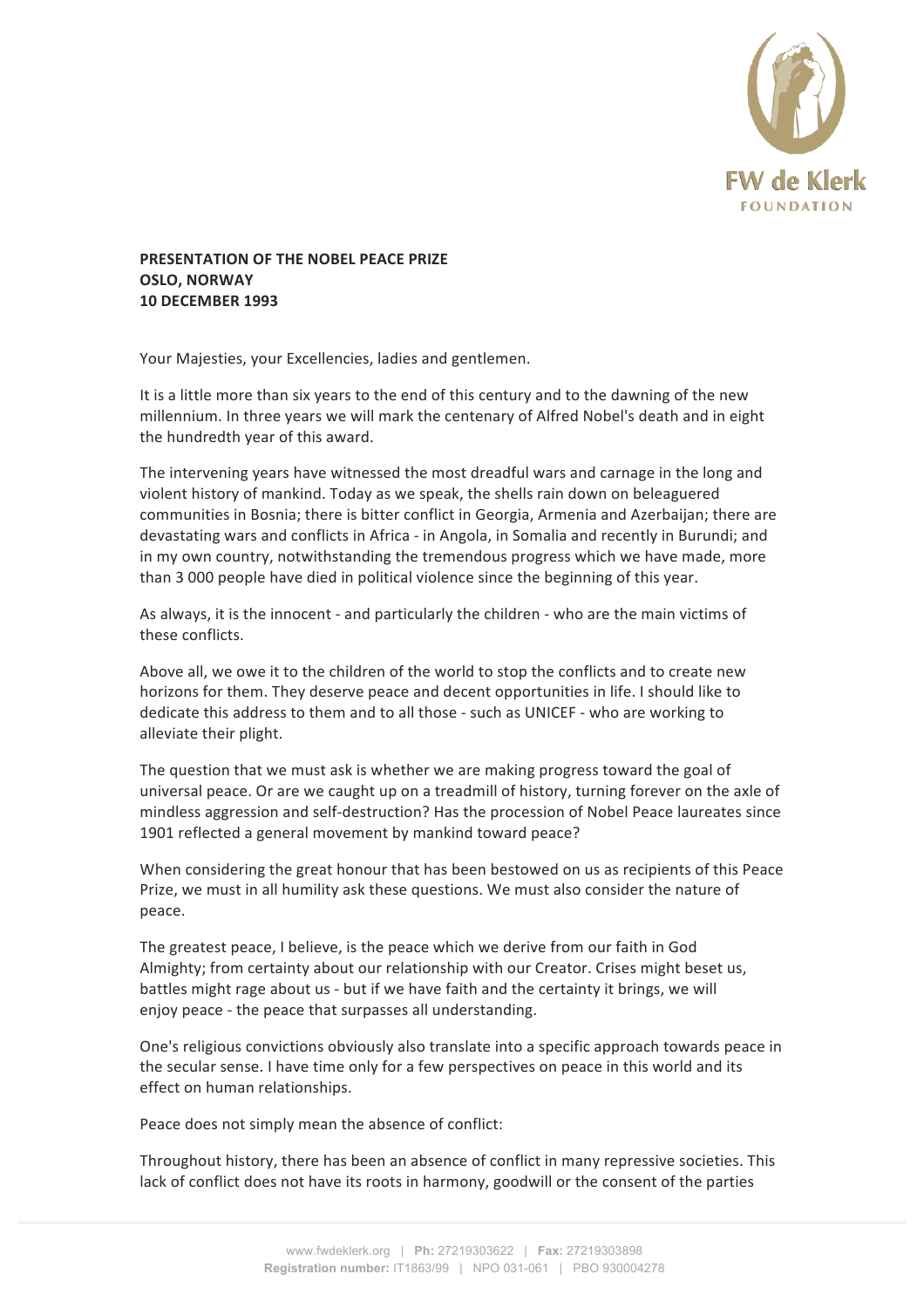

involved - but often in fear, ignorance and powerlessness.

There can thus be no real peace without justice or consent.

Neither does peace necessarily imply tranquillity.

The affairs of mankind are in incessant flux. No relationship - between individuals or communities or political parties or countries - remains the same from one day to the next. New situations are forever arising and demand constant attention. Tensions build up and need to be defused. Militant radical minorities plan to disrupt peace and need to be contained.

There can thus be no real peace without constant effort, planning and hard work.

Peace, therefore, is not an absence of conflict or a condition of stagnation.

Peace is a frame of mind.

It is a frame of mind in which countries, communities, parties and individuals seek to resolve their differences through agreements, through negotiation and compromise, instead of threats, compulsion and violence.

Peace is also a framework.

It is a framework consisting of rules, laws, agreements and conventions - a framework providing mechanisms for the peaceful resolution of the inevitable clashes of interest between countries, communities, parties and individuals. It is a framework within which the irresistible and dynamic processes of social, economic and political development can be regulated and accommodated.

In our quest for peace we should constantly ask ourselves what we should do to create conditions in which peace can prosper. It is easy to identify those forces and conditions which militate against it and which must be eradicated:

Peace does not fare well where poverty and deprivation reign.

It does not flourish where there is ignorance and a lack of education and information.

Repression, injustice and exploitation are inimical with peace.

Peace is gravely threatened by inter-group fear and envy and by the unleashing of unrealistic expectations.

Racial, class and religious intolerance and prejudice are its mortal enemies.

Since the vast proportion of human history has been characterised by such conditions, it should not surprise us that much of history has been a lamentable tale of violence and war.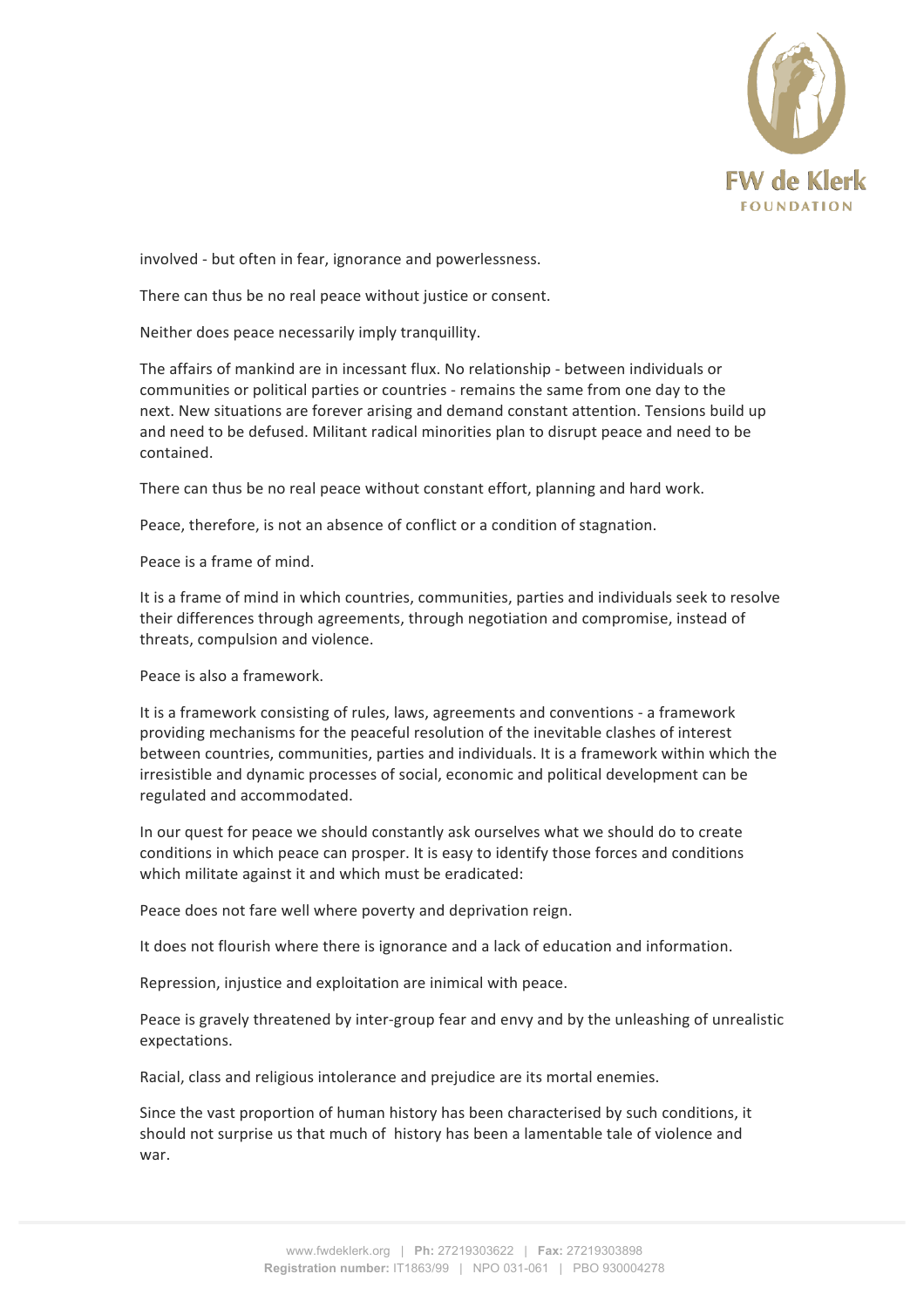

But there is reason for optimism.

Around the world forces which favour peace are on the move. Amongst those, economic development is fundamentally important. Economic growth, generated by the free market, is transforming societies everywhere:

It is helping to eliminate poverty and is providing the wealth which is required to address the pressing needs of the poor.

It is extending education and information to an unprecedented portion of the global population.

It is changing social and economic relationships and is placing irresistible pressure on archaic political and constitutional systems - whether these are of the left or of the right.

And hand in hand with economic development goes democracy. Wherever economic growth occurs it promotes the establishment of representative and democratic institutions institutions which invariably develop a framework for peace.

It is highly significant that there has never been a war between genuine and universal democracies. There have been countless wars between totalitarian and authoritarian states. There have been wars between democracies and dictatorships - most often in defence of democratic values or in response to aggression. But there are no instances of truly free and democratic peoples taking up arms against one another. The reasons for this are evident:

It is difficult to incite people to aggression if they are educated and informed, if their basic rights are properly protected.

It is difficult to persuade people who have achieved a degree of material well being to risk all in unnecessary conflict.

Such people will not easily be seduced by militarism or allow themselves to become canon fodder.

The media - and particularly television - have stripped war and conflict of any of the glory or illusions which it might once have held.

Through these forces good progress is being made. The present world-wide constitutional development toward democracy, underpinned by economic development, augurs well for peace.

It was also these forces which, more than any other, were responsible for the transformation of my own country and for the awakening of hope for all our people.

The basis for the fundamental reforms in South Africa was established, not by external pressure, but primarily by social changes which economic growth generated.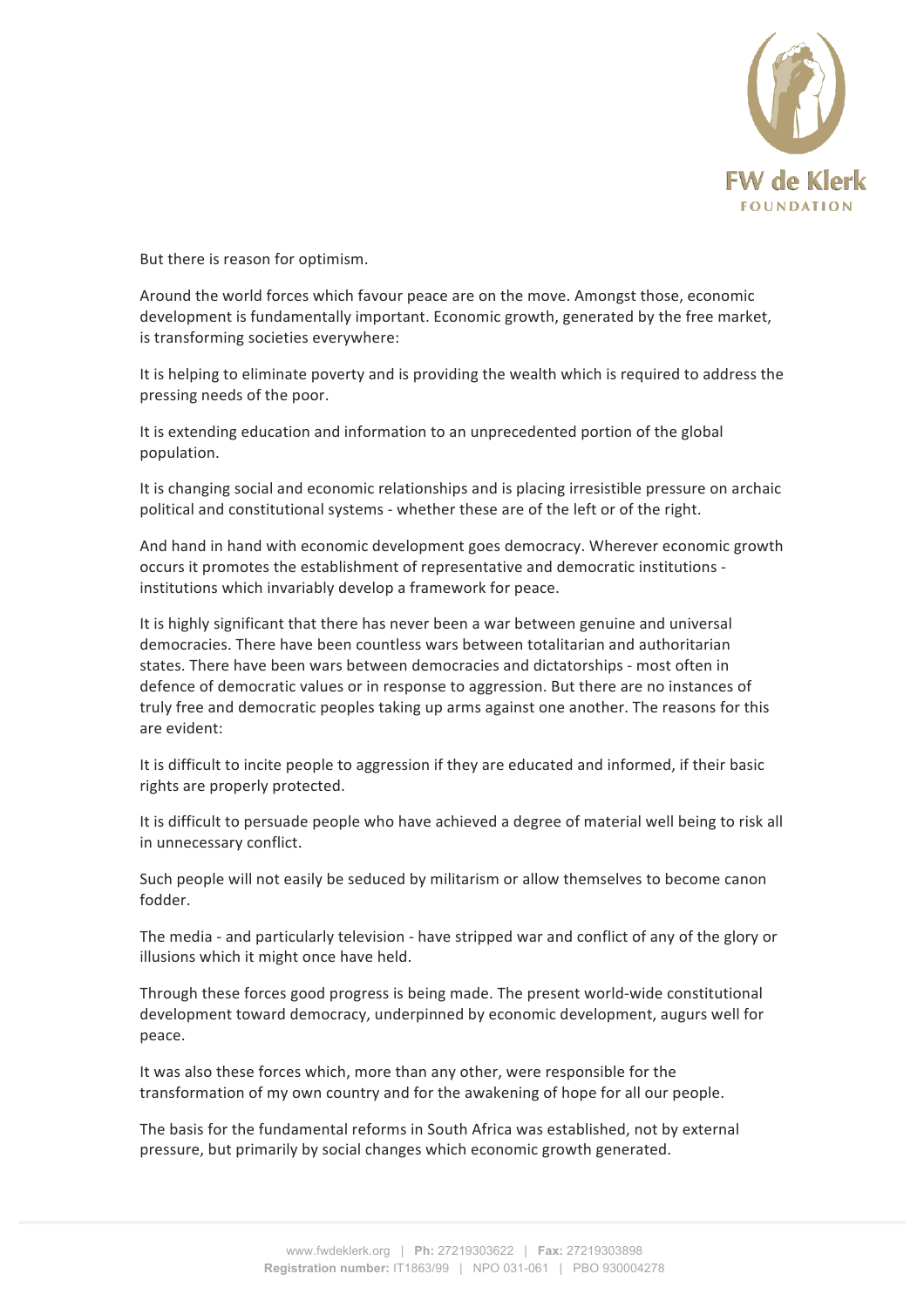

In as much as apartheid was broken down by pressure, that pressure primarily came - not from an armed struggle - but from the millions of peace-loving people moving to our cities and becoming part of our economy.

The realisation that far-reaching change had become inevitable was primarily influenced, not by political speeches and manifestos, but by the exposure to realities which were brought into millions of homes by television and radio.

However, the single most important factor which became the driving force towards a totally new dispensation in South Africa, was a fundamental change of heart. This change occurred on both sides which had been involved in conflict over decades.

It was not a sudden change, but a process - a process of introspection, of soul searching; of repentance; of realisation of the futility of ongoing conflict, of acknowledgement of failed policies and the injustice it brought with it.

This process brought the National Party to the point of making a clean break with apartheid and separate development - a clear break with all forms of discrimination - forever.

Thus we came to the point where we, as South Africans, could begin to bridge the generations of prejudice, enmity and fear which divided us. This process brought us to the negotiating table where we could begin to develop the frame of mind and frameworks for peace to which I referred earlier. They prepared the way for the new South African Constitution now being debated in Parliament. It inter alia provides for:

- the establishment of a rechtstaat, a constitutional system where the law the Constitution and a Bill of Rights - will be sovereign;
- the protection of the basic rights of all individuals, communities and cultural groups through a Bill of Rights, in accordance with that which is universally acceptable;
- an independent Constitutional Court, that will act as the guardian of the Constitution and the Bill of Rights;
- clearly defined constitutional principles with which any future constitution will have to comply;
- a balanced division of functions and powers between strong provincial governments based on federal principles, and a strong central government; and
- special majorities and mechanisms for constitutional amendments.

I believe that this transitional constitution provides a reasonable framework of agreements and rules, of checks and balances, which are necessary for peace in our complex society.

It ensures full participation in all fields of endeavour to all South Africans. It does not discriminate in any way on the basis of colour, creed, class or gender.

It contains all the major safeguards which all our communities will need to maintain their respective identities and ways of life. It also provides adequate guarantees for the political, social, cultural and economic rights of individuals.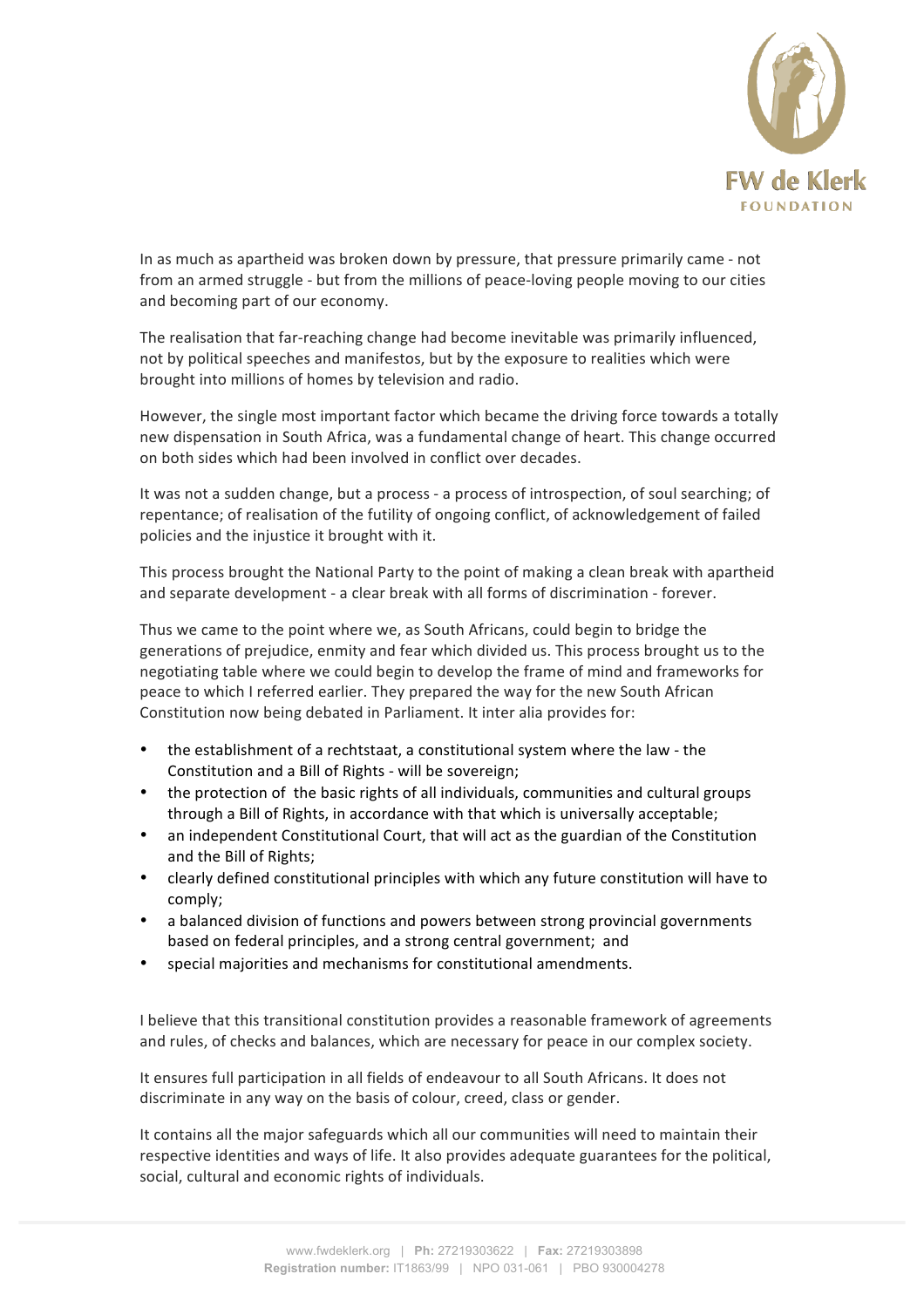

I also believe that this framework for peace will succeed if we can now establish the frame of mind, to which I referred, which is necessary for peace - the frame of mind which leads people to resolve differences through negotiation, compromise and agreements instead of through compulsion and violence.

I believe that such a frame of mind already exists in South Africa at the moment, however fragile it might be. All our leaders, including Mr Mandela and I, will have to lead by example in an effort to consolidate this frame of mind. We will need great wisdom to counteract the strategies of minority elements, threatening with civil conflict. We will have to be firm and resolute in defending the framework for peace which we agreed upon.

There is no room for complacency. All of us who believe in peace must redouble our efforts to reassure all our countrymen that their rights and security will be assured.

I have no doubt that we will succeed. There is a growing awareness among all South Africans of our interdependence - of the fact that none of us can flourish if we do not work together that all of us will fail if we try to pursue narrow sectional interests.

Five years ago people would have seriously questioned the sanity of anyone who would have predicted that Mr Mandela and I would be joint recipients of the 1993 Nobel Peace Prize. 

And yet both of us are here before you today.

We are political opponents.

We disagree strongly on key issues and we will soon fight a strenuous election campaign against one another. But we will do so, I believe, in the frame of mind and within the framework of peace which has already been established.

We will do it - and many other leaders will do it with us - because there is no other road to peace and prosperity for the people of our country. In the conflicts of the past, there was no gain for anyone in our country. Through reconciliation all of us are now becoming winners.

The compromises we have reached demand sacrifices on all sides. It was not easy for the supporters of Mr Mandela or mine to relinquish the ideals they had cherished for many decades.

But we did it. And because we did it, there is hope.

The coming election will not be about the past. It will be about the future. It will not be about Blacks or Whites, or Afrikaners and Xhosas. It will be about the best solutions for the future in the interests of all our people. It will not be about apartheid or armed struggle. It will be about future peace and stability, about progress and prosperity, about nationbuilding.

In my first speech after becoming Leader of the National Party, I said on February the 8th, 1989: